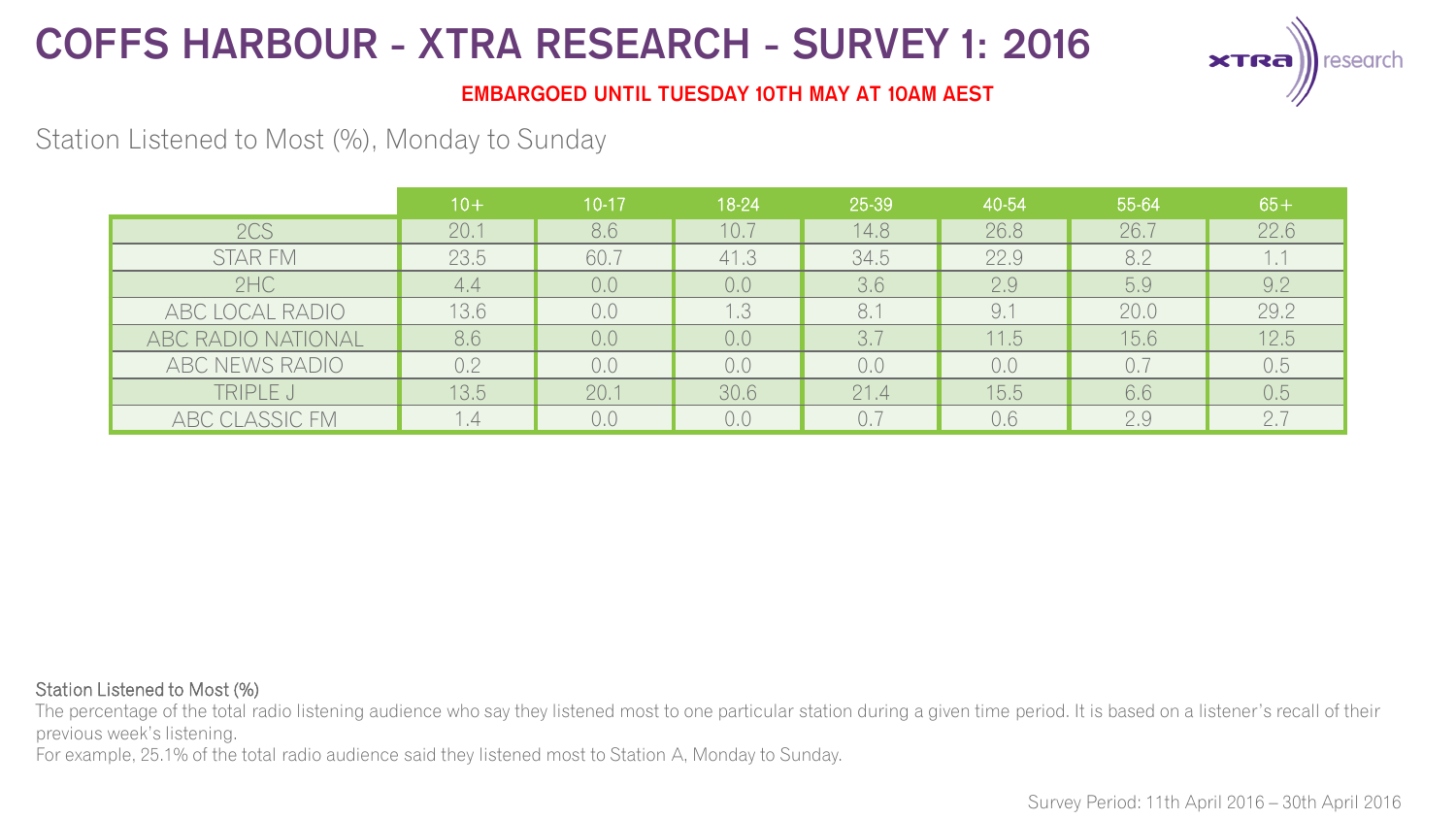

### **EMBARGOED UNTIL TUESDAY 10TH MAY AT 10AM AEST**

## Session Listened to Most (%)

|                    | <b>Breakfast</b> | Morning | <b>Afternoon</b> | Drive | Evening | Weekend<br>Mon-Fri 5.30am-9.00am Mon-Fri 9.00am-12.00pm Mon-Fri 12.00pm-4.00pm Mon-Fri 4.00pm-7.00pm Mon-Fri 7.00pm-12.00mn Sat-Sun 5.30am-12.00mn |
|--------------------|------------------|---------|------------------|-------|---------|----------------------------------------------------------------------------------------------------------------------------------------------------|
| 2CS                | 19.8             | 27.5    | 22.5             | 15.2  | 9.5     | 17.9                                                                                                                                               |
| STAR FM            | 21.8             | 16.6    | 24.4             | 32.0  | 15.5    | 24.2                                                                                                                                               |
| 2HC                | 4,6              | 5.4     | 3.2              | 2.0   | 9.5     | 3.7                                                                                                                                                |
| ABC LOCAL RADIO    | 15.0             | 12.0    | 11.1             | 10.9  | 23.2    | 15.1                                                                                                                                               |
| ABC RADIO NATIONAL | 10.0             |         | 8,3              | 10,0  | 15.5    | 8.3                                                                                                                                                |
| ABC NEWS RADIO     | 0.5              | 0.2     | 0,6              | 0.2   | 0,0     | 0.3                                                                                                                                                |
| TRIPLE J           | 14.0             | 10.7    | 11.4             |       | 12.5    | 15.0                                                                                                                                               |
| ABC CLASSIC FM     | 0.6              |         | 1.5.             | 0.9   | 3.0     |                                                                                                                                                    |

#### Session Listened to Most (%)

The percentage of the total radio listening audience who say they listened most to one particular station during a given time period. It is based on a listener's recall of their previous week's listening.

For example, 25.1% of the total radio audience said they listened most to Station A, 5.30am-9.00am Monday to Friday.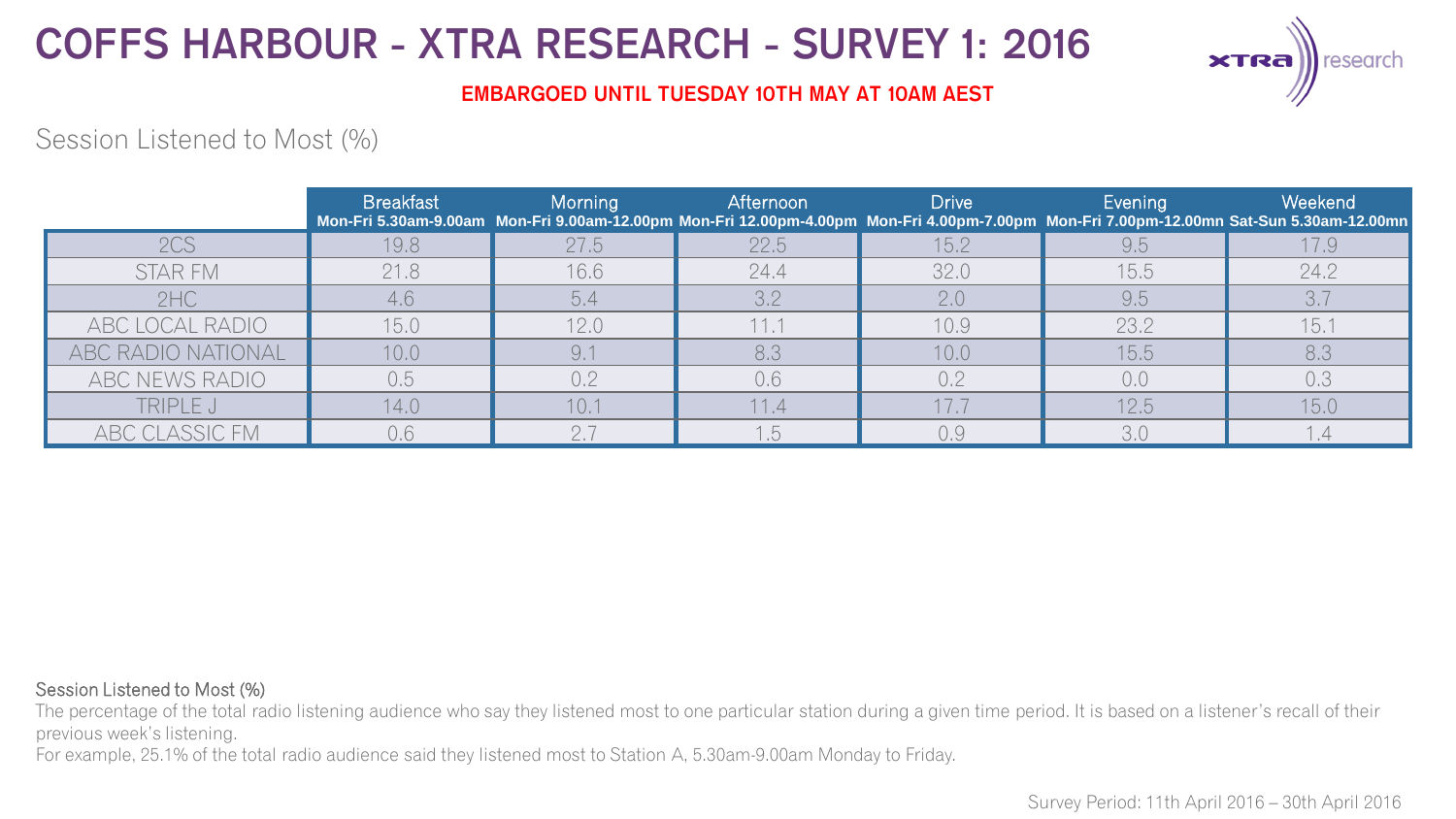

### **EMBARGOED UNTIL TUESDAY 10TH MAY AT 10AM AEST**

Cumulative Audience (00's) by Demographic, Mon-Sun 5.30am-12midnight

|                    | $10+$ | $10-17$ | 18-24 | 25-39 | 40-54 | 55-64 | $65+$ |
|--------------------|-------|---------|-------|-------|-------|-------|-------|
| 2CS                | 233   | 16      | 16    | 39    | 68    | 44    | 50    |
| <b>STAR FM</b>     | 259   | 65      | 49    | 61    | 62    |       |       |
| 2HC                | 44    |         |       |       |       | 10    | 23    |
| ABC LOCAL RADIO    | 160   |         |       | 13    | 28    | 46    |       |
| ABC RADIO NATIONAL | 108   |         |       | 10    | 30    | 32    | 35    |
| ABC NEWS RADIO     |       |         |       |       |       |       |       |
| TRIPLE J           | 147   |         | 26    |       | 37    | 4     |       |
| ABC CLASSIC FM     | 23    |         |       |       |       |       |       |

#### Cumulative Audience (00's)

The total number of different people who listen to a station for at least 8 minutes during any time period, based on a listener's recall of their previous week's listening. For example, Station A has 25,000 unique listeners between 5.30am-12.00mn Monday to Sunday.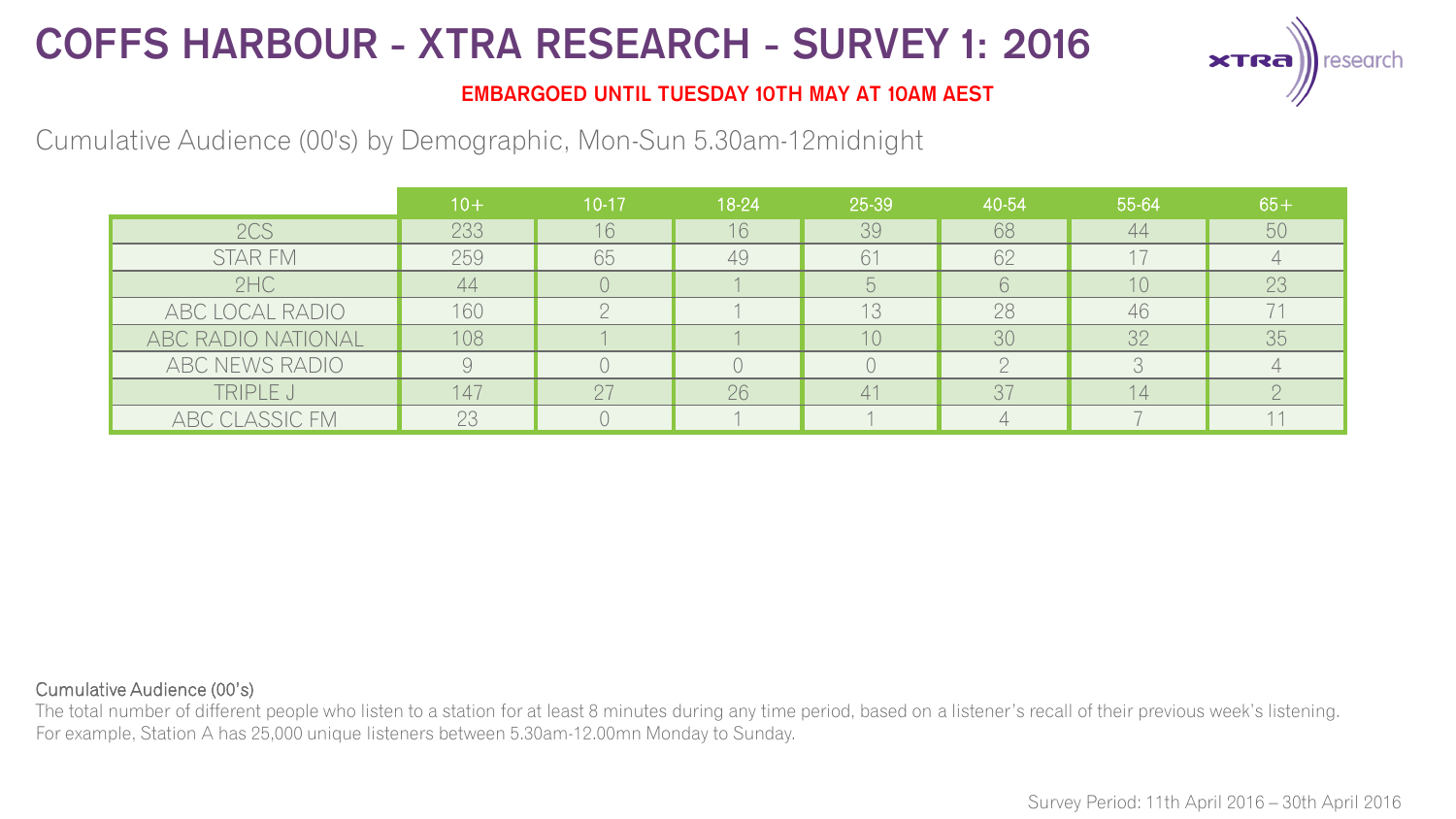

### **EMBARGOED UNTIL TUESDAY 10TH MAY AT 10AM AEST**

## Cumulative Audience (00's) by Session, P10+ [Potential: 771]

|                    | <b>Breakfast</b> | Morning | Afternoon | <b>Drive</b> | Evening | Weekend<br>Mon-Fri 5.30am-9.00am Mon-Fri 9.00am-12.00pm Mon-Fri 12.00pm-4.00pm Mon-Fri 4.00pm-7.00pm Mon-Fri 7.00pm-12.00mn Sat-Sun 5.30am-12.00mn |
|--------------------|------------------|---------|-----------|--------------|---------|----------------------------------------------------------------------------------------------------------------------------------------------------|
| 2CS                | 152              | 154     | 130       | 96           |         |                                                                                                                                                    |
| STAR FM            | 166              | 102     | 145       | 156          | 30      | 178                                                                                                                                                |
| 2HC                | 30               | 28      |           |              | 16      | 29                                                                                                                                                 |
| ABC LOCAL RADIO    | 116              |         |           | 65           |         | 114                                                                                                                                                |
| ABC RADIO NATIONAL |                  |         |           |              |         | 68                                                                                                                                                 |
| ABC NEWS RADIO     |                  |         |           |              |         |                                                                                                                                                    |
| TRIPLE J           |                  | 60      |           | 102          | 23      | 116                                                                                                                                                |
| ABC CLASSIC FM     |                  |         |           |              |         |                                                                                                                                                    |

#### Cumulative Audience (00's)

The total number of different people who listen to a station for at least 8 minutes during any time period, based on a listener's recall of their previous week's listening. For example, Station A has 25,000 unique listeners between 5.30am-12.00mn Monday to Sunday.